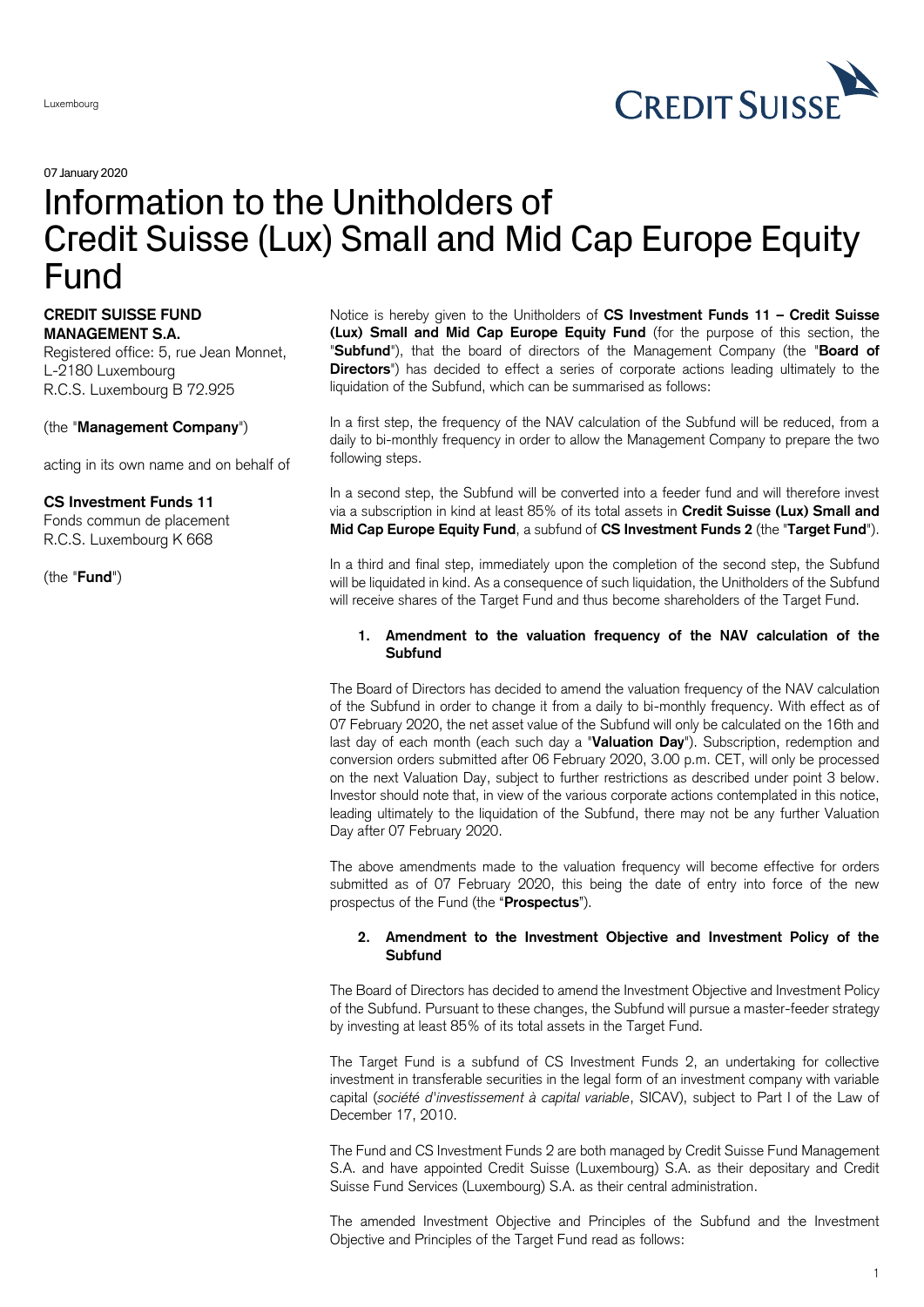### **Investment Objective of the Subfund and of the Target Fund**

The objective of the Subfund and of the Target Fund is to achieve the highest possible return in Euros (Reference Currency), while taking due account of the principle of risk diversification, the security of the capital invested, and the liquidity of the assets. The Subfund is actively managed aiming to outperform the return of the MSCI Europe Small Cap (NR) benchmark.

#### **Investment Principles of the Subfund**

In order to realize its investment objective, the Subfund pursues a master-feeder strategy. At least 85% of the Subfund's total assets shall be invested in Credit Suisse (Lux) Small and Mid Cap Europe Equity Fund, a subfund of CS Investment Funds 2 (the "Target Fund"). CS Investment Funds 2 is an undertaking for collective investment in transferable securities in the legal form of an investment company with variable capital (société d'investissement à capital variable, SICAV), subject to Part I of the Law of December 17, 2010. It has appointed Credit Suisse Fund Management S.A. as its management company.

The Subfund may hold up to 15% of its total net assets in liquid assets in the form of sight and time deposits with first-class financial institutions and money-market instruments which do not qualify as transferable securities and have a term to maturity not exceeding 12 months, in any convertible currency.

#### **Investment Principles of the Target Fund**

At least two-thirds of the Target Fund's net assets are invested in equities and other equitytype securities and rights (American depository receipts [ADRs], global depository receipts, profit-sharing certificates, participation certificates, dividend rights certificates, etc.) of small and medium-sized European companies. The European region includes all EU and EFTA countries as well as the United Kingdom.

Small and medium-sized companies are defined as all companies which are not contained in the EURO STOXX 50 Index.

For hedging purposes, and in the interest of the efficient management of the portfolio as well as for the implementation of the investment strategy the aforementioned investments may also be effected by way of derivatives, provided the limits set out in Chapter 6, "Investment Restrictions" of the prospectus of the Target Fund are observed. Derivatives may be linked to security baskets or indices and shall be chosen in accordance with Art. 9 of the Grand-Ducal Decree of February 8, 2008.

The Target Fund may invest up to one third of its net assets in equities and equity-type securities of companies not fulfilling the above requirements, cash, sight and time deposits, money market instruments, fixed income securities, which may include, but not limited to, bonds, notes, and similar fixed and variable interest rate securities, discounted securities issued by public, private and semi-private issuers worldwide (including emerging markets).

The Target Fund may – subject to the investment principles set out above – invest up to 10% of its net assets in structured products (certificates, notes) on equities, equity-type securities, equity baskets and equity indices that are sufficiently liquid and are issued by first-class banks (or by issuers that offer investor protection comparable to that provided by first-class banks). These structured products must qualify as securities pursuant to Art. 41 of the Law of December 17, 2010. Moreover, these structured products must be valued regularly and transparently on the basis of independent sources. Structured products must not entail any leverage effect. As well as satisfying the regulations on risk spreading, the equity baskets and equity indices must be sufficiently diversified.

Furthermore, to hedge currency risks and to gear its assets to one or more other currencies, the Target Fund may enter into forward foreign exchange and other currency derivatives in accordance with section 3 of Chapter 6, "Investment Restrictions" of the prospectus of the Target Fund.

The Target Fund will invest at least 51% of its total net assets in Qualifying Equity Instruments.

#### **Unit Classes**

The Units of the Subfund will be invested in the following share classes of the Target Fund: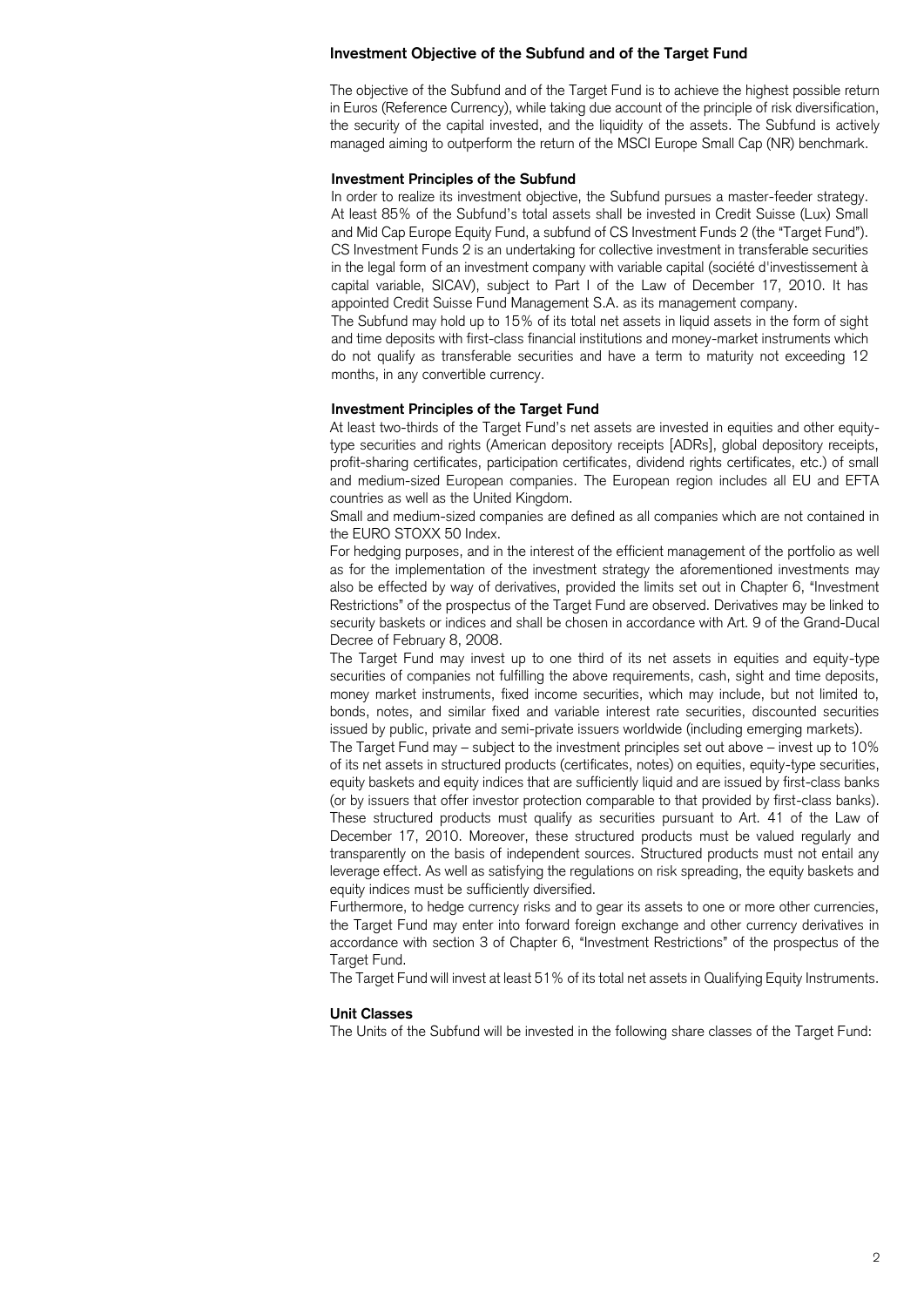## **Subfund CS Investment Funds 11**

**Credit Suisse (Lux) Small and Mid Cap Europe Equity Fund**

| <b>Class</b>  | <b>ISIN</b>  | <b>Maximum</b> | Ongoing                   | <b>Synthetic Risk Performance</b> |     |
|---------------|--------------|----------------|---------------------------|-----------------------------------|-----|
| (Currency)    |              | Management     | charge (as per and Reward |                                   | Fee |
|               |              | Fee $(p.a.)$   | the KIID)                 | Indicator                         |     |
| <b>B EUR</b>  | LU0048365026 | 1.92%          | 1.88%                     |                                   | n/a |
| <b>DB EUR</b> | LU0145379458 | n/a            | 0.13%                     | 6                                 | n/a |
| <b>EB EUR</b> | LU0492886972 | 0.90%          | 1.14%                     | 6                                 | n/a |
| <b>IB EUR</b> | LU0108803270 | 0.90%          | 1.18%                     | 6                                 | n/a |
| UB EUR        | LU1144402309 | 1.50%          | 1.28%                     | 6                                 | n/a |

# **Target Fund**

## **CS Investment Funds 2**

|  |  |  | Credit Suisse (Lux) Small and Mid Cap Europe Equity Fund |
|--|--|--|----------------------------------------------------------|
|--|--|--|----------------------------------------------------------|

| <b>Class</b>  | <b>ISIN</b>  | <b>Maximum</b> | Ongoing       | <b>Synthetic Risk Performance</b> |            |
|---------------|--------------|----------------|---------------|-----------------------------------|------------|
| (Currency)    |              | Management     | charge* (as   | and Reward                        | <b>Fee</b> |
|               |              | Fee $(p.a.)$   | per the KIID) | <b>Indicator</b>                  |            |
| <b>B EUR</b>  | LU2066958385 | 1.92%          | 1.88%         |                                   | n/a        |
| <b>DB EUR</b> | LU2066958112 | n/a            | 0.13%         |                                   | n/a        |
| <b>EB EUR</b> | LU2066957908 | 0.90%          | 1.14%         | 6                                 | n/a        |
| <b>IB EUR</b> | LU2066958203 | 0.90%          | 1.18%         |                                   | n/a        |
| <b>UB EUR</b> | LU2066958039 | 1.50%          | 1.28%         |                                   | n/a        |

\**Figures are based on estimated ongoing charges.*

Unitholders of the Subfund should note that the subscription in kind will be effected at the exchange ratio of 1:1, i.e. the issue price of the shares in the Target Fund will be the same as the last calculated NAV per unit of the corresponding unit class of the Subfund.

Unitholders should note that the indicated management fee and ongoing charges of the Subfund reflect the situation prior to the subscription in kind. For the duration of the masterfeeder structure, no management fee will be charged at the level of the Subfund in addition to the management fee charged at the level of the Target Fund. Furthermore, neither the Subfund nor the Target Fund charges a performance fee.

## **Investor Profile**

The Subfund and the Target Fund are suitable for investors with high risk tolerance and a long-term view who wish to invest in a broadly diversified portfolio of small and mid cap European companies.

PricewaterhouseCoopers, Société coopérative, 2, rue Gerhard Mercator, L-2182 Luxembourg has been appointed by the Board of Directors as the independent auditor in charge of issuing an opinion on the subscription in kind and the number of shares issued in counterpart of this subscription.

The Luxembourg supervisory commission for the financial sector, the *Commission de Surveillance du Secteur Financier* or *CSSF* has approved the investment of the Subfund in the Target Fund.

The amendments made to the Prospectus will enter into force as of 13 February 2020. As of this date, the Subfund will invest almost exclusively in shares of the Target Fund.

## **3. Liquidation in Kind of CS Investment Funds 11 – Credit Suisse (Lux) Small and Mid Cap Europe Equity Fund**

The liquidation process of the Subfund will start on 14 February 2020.

No further subscriptions or redemptions of Units will be accepted in the Subfund after 3.00 p.m. CET as from 06 February 2020. A provision of all outstanding debits and any debits that will occur in relation to the liquidation will be made in the Subfund.

PricewaterhouseCoopers, Société coopérative, 2, rue Gerhard Mercator, L-2182 Luxembourg has been appointed by the Board of Directors as independent auditor in charge